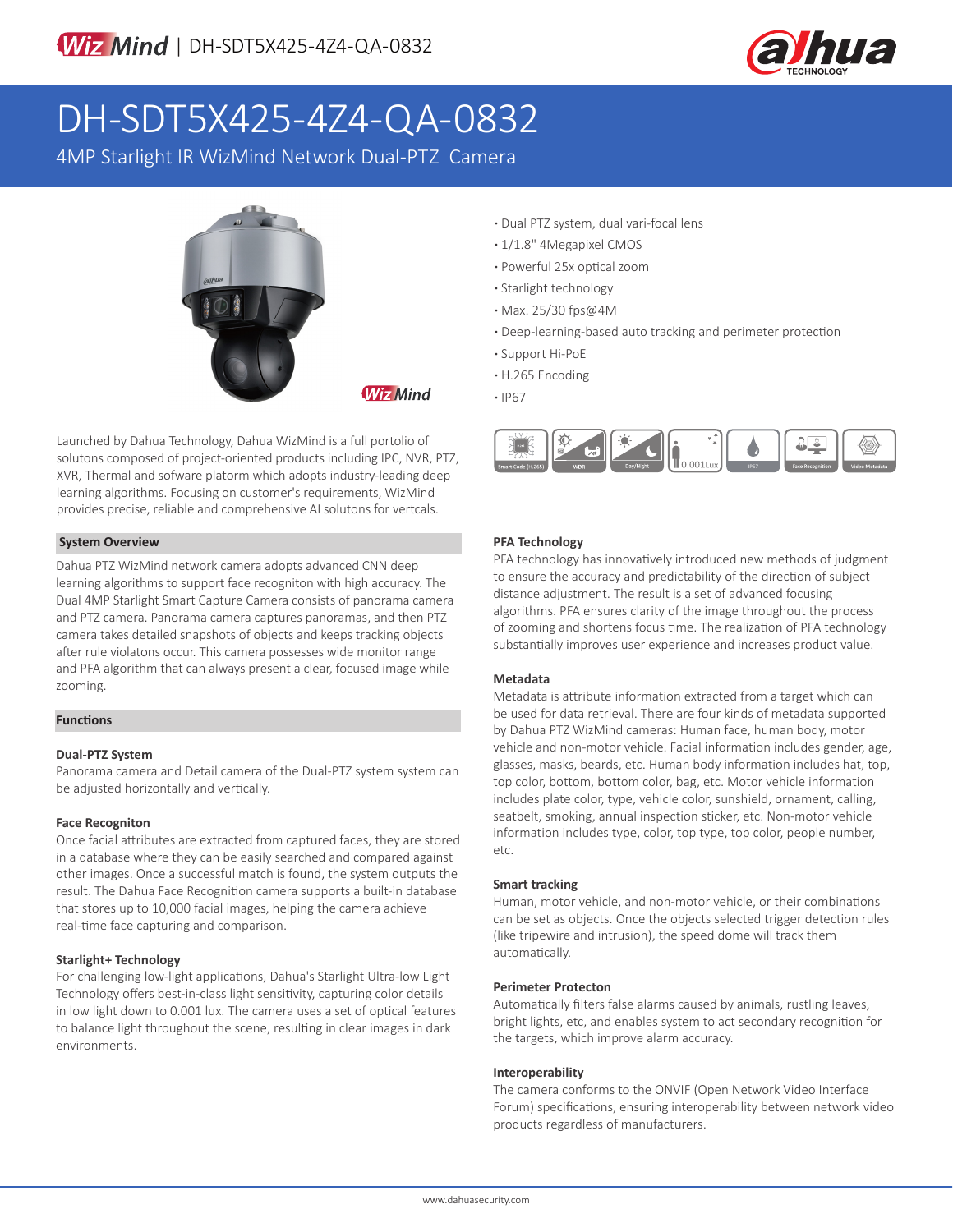# Wiz Mind | DH-SDT5X425-4Z4-QA-0832

### **Technical Specification**

| Camera                          |                                                                                                                                               |                                                                                              |                                                                                              |                                                                                 |
|---------------------------------|-----------------------------------------------------------------------------------------------------------------------------------------------|----------------------------------------------------------------------------------------------|----------------------------------------------------------------------------------------------|---------------------------------------------------------------------------------|
| Image Sensor                    | Panorama: 1/1.8"" CMOS<br>Detail: 1/1.8"" CMOS                                                                                                |                                                                                              |                                                                                              |                                                                                 |
| Pixel                           | Panorama: 4 MP<br>Detail: 4 MP                                                                                                                |                                                                                              |                                                                                              |                                                                                 |
| Max. Resolution                 | Panorama: 2688 (H) × 1520 (V)<br>Detail: 2688 (H) × 1520 (V)                                                                                  |                                                                                              |                                                                                              |                                                                                 |
| <b>ROM</b>                      | 8 GB                                                                                                                                          |                                                                                              |                                                                                              |                                                                                 |
| <b>RAM</b>                      | 4 GB                                                                                                                                          |                                                                                              |                                                                                              |                                                                                 |
| <b>Electronic Shutter Speed</b> | Detail: 1 s-1/30,000 s                                                                                                                        | Panorama: 1 s-1/30,000 s                                                                     |                                                                                              |                                                                                 |
| <b>Scanning System</b>          | Progressive                                                                                                                                   |                                                                                              |                                                                                              |                                                                                 |
| Min. Illumination               | Panorama:<br>Color: 0.001 lux@F1.6<br>B/W: 0.0001 lux@F1.6<br>Detail:<br>Color: 0.001 lux@F1.6<br>B/W: 0.0001 lux@F1.6<br>0 lux (IR light on) |                                                                                              |                                                                                              |                                                                                 |
| <b>Illumination Distance</b>    | Panorama (white light):<br>30 m (98.43 ft)<br>Detail (IR light):<br>100 m (328.08 ft)                                                         |                                                                                              |                                                                                              |                                                                                 |
| Illuminator On/Off Control      | Panorama: Zoom Prio; Manual; Auto; Off<br>Detail: Zoom Prio; Manual; Auto; Off                                                                |                                                                                              |                                                                                              |                                                                                 |
| <b>Illuminator Number</b>       | Panorama: 4 white lights<br>Detail: 4 IR lights                                                                                               |                                                                                              |                                                                                              |                                                                                 |
| Lens                            |                                                                                                                                               |                                                                                              |                                                                                              |                                                                                 |
| Focal Length                    | Panorama: 8 mm-32 mm<br>Detail: 5.4 mm-135 mm                                                                                                 |                                                                                              |                                                                                              |                                                                                 |
| Max. Aperture                   | Panorama: F1.6<br>Detail: F1.6-F4.0                                                                                                           |                                                                                              |                                                                                              |                                                                                 |
| Field of View                   | Panorama: H: 42°-15°; V: 23°-8°; D: 49°-17°<br>Detail: H: 58°-3.5°; V: 35°-2°; D: 64°-4°                                                      |                                                                                              |                                                                                              |                                                                                 |
| Optical Zoom                    | Panorama: 4x<br>Detail: 25×                                                                                                                   |                                                                                              |                                                                                              |                                                                                 |
| <b>Focus Control</b>            | Auto; Semi-Auto; Manual                                                                                                                       |                                                                                              |                                                                                              |                                                                                 |
| Close Focus Distance            | Panorama: 2.5 m-6 m (8.20 ft-19.69 ft)<br>Detail: 0.5 m-7 m (1.64 ft-22.97 ft)                                                                |                                                                                              |                                                                                              |                                                                                 |
| <b>Iris Control</b>             | Panorama: Auto<br>Detail: Auto                                                                                                                |                                                                                              |                                                                                              |                                                                                 |
|                                 | Detect                                                                                                                                        | Observe                                                                                      | Recognize                                                                                    | Identify                                                                        |
| <b>DORI Distance</b>            | Panorama:<br>400 m<br>$(1,312.34 \text{ ft})$<br>Detail:<br>1,724 m<br>$(5,656.17 \text{ ft})$                                                | Panorama:<br>159.9 m<br>$(524.61 \text{ ft})$<br>Detail:<br>690 m<br>$(2,263.78 \text{ ft})$ | Panorama:<br>79.9 m<br>$(262.14 \text{ ft})$<br>Detail:<br>345 m<br>$(1, 131.89 \text{ ft})$ | Panorama:<br>39.8 m<br>$(130.58 \text{ ft})$<br>Detail:<br>172 m<br>(564.30 ft) |
| PTZ                             |                                                                                                                                               |                                                                                              |                                                                                              |                                                                                 |
| Pan/Tilt Range                  | Panorama:<br>Pan: 0° to 360° endless<br>Tilt: 0° to 30°<br>Detail:<br>Pan: 0° to 305°<br>Tilt: -10° to 90°                                    |                                                                                              |                                                                                              |                                                                                 |
| <b>Manual Control Speed</b>     | Panorama: Pan: 0.1°/s-100°/s; Tilt: 0.1°/s-25°/s<br>Detail: Pan: 0.1%-400%; Tilt: 0.1%-200%                                                   |                                                                                              |                                                                                              |                                                                                 |
| Preset Speed                    | Panorama: Pan: 100°/s; Tilt: 50°/s<br>Detail: Pan: 360°/s; Tilt: 200°/s                                                                       |                                                                                              |                                                                                              |                                                                                 |

| Preset                      | 300                                                                                                                                                                                                                                                                                                                                   |
|-----------------------------|---------------------------------------------------------------------------------------------------------------------------------------------------------------------------------------------------------------------------------------------------------------------------------------------------------------------------------------|
| Tour                        | 8 (up to 32 presets per tour)                                                                                                                                                                                                                                                                                                         |
| Scan                        | 5                                                                                                                                                                                                                                                                                                                                     |
| Power-off Memory            | Yes                                                                                                                                                                                                                                                                                                                                   |
| <b>Idle Motion</b>          | Preset; Scan; Tour                                                                                                                                                                                                                                                                                                                    |
| PTZ Protocol                | DH-SD<br>Pelco-P/D (auto recognition)                                                                                                                                                                                                                                                                                                 |
| Intelligence                |                                                                                                                                                                                                                                                                                                                                       |
| Video Metadata              | Support human body, human face, motor vehicle and<br>non-motor vehicle image capture and attributes<br>extraction                                                                                                                                                                                                                     |
| IVS (Perimeter Protection)  | Tripwire; intrusion; climbing fences; loitering<br>detection; abandoned/missing object; fast moving;<br>parking detection; people gathering; vehicle/human<br>alarm classification                                                                                                                                                    |
| <b>Face Recognition</b>     | Yes                                                                                                                                                                                                                                                                                                                                   |
| Video                       |                                                                                                                                                                                                                                                                                                                                       |
| Video Compression           | H.264H; H.264B; Smart H.265+; H.265; MJPEG(Sub<br>Stream); Smart H.264+; H.264M                                                                                                                                                                                                                                                       |
| <b>Streaming Capability</b> | 3 streams                                                                                                                                                                                                                                                                                                                             |
| Resolution                  | Panorama:<br>4M (2688 × 1520); 4M (2560 × 1440); 1080p (1920 ×<br>1080); 960p (1280 × 960); 720p (1280 × 720); D1 (704<br>× 576); VGA (640 × 480); CIF (352 × 288)<br>Detail:<br>4M (2688 × 1520); 4M (2560 × 1440); 1080p (1920 ×<br>1080); 960p (1280 × 960); 720p (1280 × 720); D1 (704<br>× 576); VGA (640× 480); CIF (352 × 288) |
| Video Frame Rate            | Panoramic: Main stream: 4M/1080p/1.3M/720p<br>(1–25/30 fps)<br>Sub stream 1: D1/VGA/CIF (1-25/30 fps)<br>Sub stream 2: 1080p/1.3M/720p/CIF (1-25/30 fps)<br>Detail: Main stream: 4M/1080p/1.3M/720p (1-25/30<br>fps)<br>Sub stream 1: D1/VGA/CIF (1-25/30 fps)<br>Sub stream 2: 1080p/1.3M/720p/CIF (1-25/30 fps)                     |
| <b>Bit Rate Control</b>     | CBR; VBR                                                                                                                                                                                                                                                                                                                              |
| Video Bit Rate              | H.264: 512 Kbps-13056 Kbps<br>H.265: 204 Kbps-7936 Kbps                                                                                                                                                                                                                                                                               |
| Day/Night                   | Panorama: Auto (ICR)<br>Detail: Auto (ICR)                                                                                                                                                                                                                                                                                            |
| <b>BLC</b>                  | Yes                                                                                                                                                                                                                                                                                                                                   |
| <b>WDR</b>                  | Panorama: 120 dB<br>Detail: 120 dB                                                                                                                                                                                                                                                                                                    |
| HLC                         | Yes                                                                                                                                                                                                                                                                                                                                   |
| <b>White Balance</b>        | Panorama: Auto; indoor; outdoor; tracking; manual;<br>sodium lamp; natural light; street lamp<br>Detail: Auto; indoor; outdoor; tracking; manual;<br>sodium lamp; natural light; street lamp                                                                                                                                          |
| Gain Control                | Auto; Manual                                                                                                                                                                                                                                                                                                                          |
| Noise Reduction             | 2D NR; 3D NR                                                                                                                                                                                                                                                                                                                          |
| <b>Motion Detection</b>     | Yes                                                                                                                                                                                                                                                                                                                                   |
| Region of Interest (RoI)    | Yes                                                                                                                                                                                                                                                                                                                                   |
| Defog                       | Electronic                                                                                                                                                                                                                                                                                                                            |
| Digital Zoom                | 16x                                                                                                                                                                                                                                                                                                                                   |
| Image Rotation              | $180^\circ$                                                                                                                                                                                                                                                                                                                           |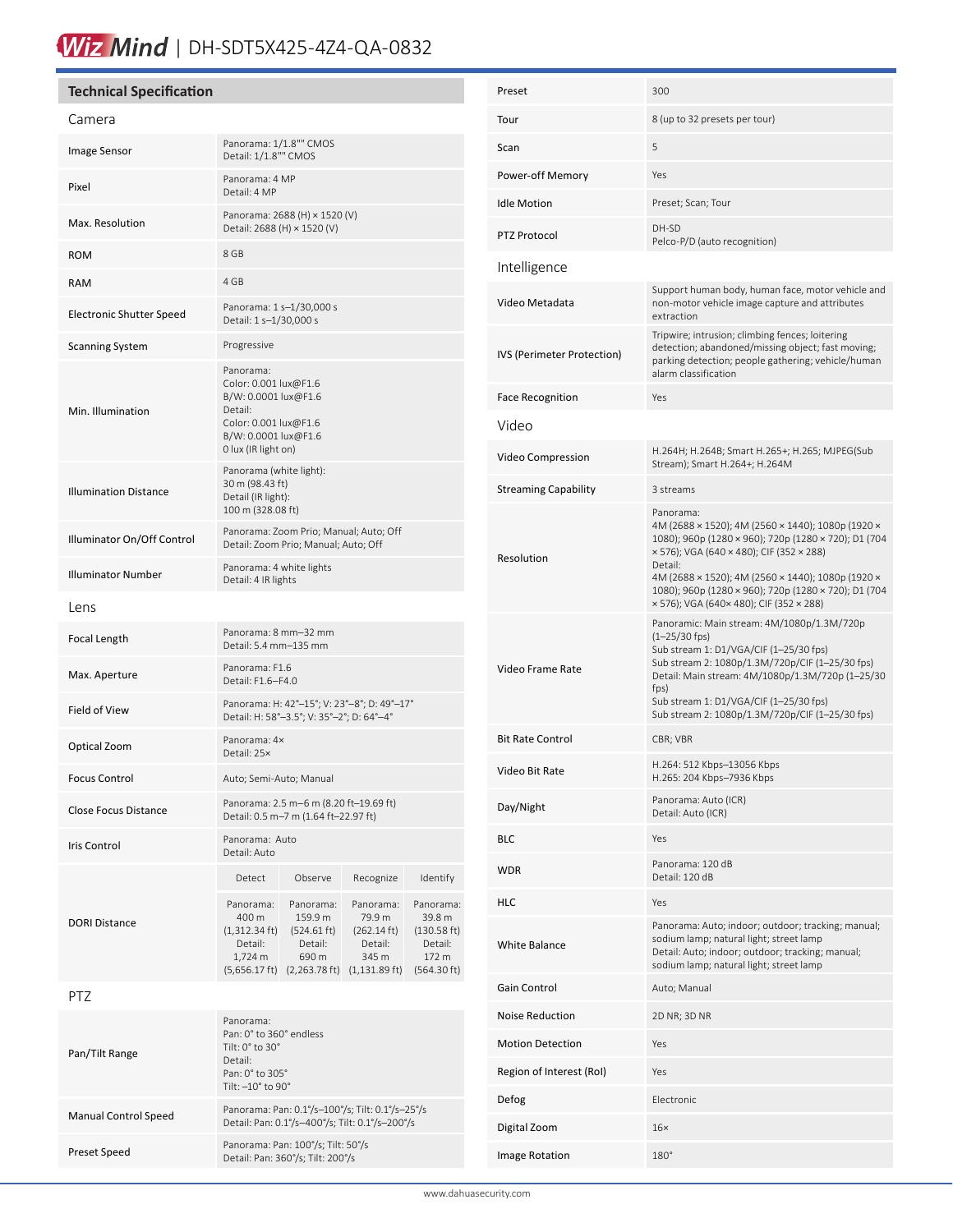# Wiz Mind | DH-SDT5X425-4Z4-QA-0832

| S/N Ratio                    | Panorama: ≥ 55 dB<br>Detail: $\geq$ 55 dB                                                                                                                                         |
|------------------------------|-----------------------------------------------------------------------------------------------------------------------------------------------------------------------------------|
| Audio                        |                                                                                                                                                                                   |
| <b>Audio Compression</b>     | G.711a; G.711mu; G.726; MPEG2-Layer2; G.722.1;<br>G.729; G723                                                                                                                     |
| Network                      |                                                                                                                                                                                   |
| Network Port                 | RJ-45 (10/100 Base-T)                                                                                                                                                             |
| Network Protocol             | TCP; FTP; RTMP; IPv6; IPv4; DNS; RTCP; PPPoE; NTP;<br>RTP; 802.1x; HTTPS; SNMP; DDNS; UPnP; ICMP; UDP;<br>IGMP; HTTP; DHCP; SMTP; SNMP v1/v2c/v3 (MIB-2);<br>QoS; RTSP; ARP       |
| Interoperability             | CGI; ONVIF Profile S&G&T GB/T28181                                                                                                                                                |
| <b>Streaming Method</b>      | Unicast; Multicast                                                                                                                                                                |
| User/Host                    | 20 (total bandwidth: 64 M)                                                                                                                                                        |
| Storage                      | FTP; Micro SD card (512 GB)                                                                                                                                                       |
| <b>Browser</b>               | IE9 and later versions<br>Chrome 41 and later versions<br>Firefox 50 and later versions<br>Safari 10 and later versions                                                           |
| Management Software          | DSS; NVR; Smart PSS                                                                                                                                                               |
| <b>Mobile Client</b>         | iOS; Android                                                                                                                                                                      |
| Port                         |                                                                                                                                                                                   |
| Audio Input                  | 1 channel (LINE IN, bare wire)                                                                                                                                                    |
| <b>Audio Output</b>          | 1 channel (LINE OUT, bare wire)                                                                                                                                                   |
| Two-way Audio                | Yes                                                                                                                                                                               |
| Alarm Linkage                | Capture; preset; tour; recordings on SD card; alarm<br>digital input; send email                                                                                                  |
| Alarm Event                  | Motion/tampering detection; audio detection;<br>network disconnection detection; IP conflict<br>detection; memory card state detection; memory<br>space detection; illegal access |
| Alarm I/O                    | 2/1                                                                                                                                                                               |
| Audio I/O                    | 1/1                                                                                                                                                                               |
| Power                        |                                                                                                                                                                                   |
| Power Supply                 | 36 VDC, 2.23 A (± 25%)<br>Hi-PoF                                                                                                                                                  |
| Power Consumption            | Basic: 21 W<br>Max.: 40 W (PTZ, zoom, focus, IR light, white light, and<br>smart plan enabled)                                                                                    |
| Environment                  |                                                                                                                                                                                   |
| <b>Operating Temperature</b> | -40 °C to +65 °C (-40 °F to +149 °F)                                                                                                                                              |
| <b>Operating Humidity</b>    | ≤ 95% (RH)                                                                                                                                                                        |
| Protection                   | IP67; TVS 8000 V lightning protection; surge<br>protection; voltage transient protection                                                                                          |
| Structure                    |                                                                                                                                                                                   |
| <b>Product Dimensions</b>    | 385 mm × $\Phi$ 277 mm (15.16" × $\Phi$ 10.91")                                                                                                                                   |
| Net Weight                   | 9 kg (19.84 lb)                                                                                                                                                                   |
| Gross Weight                 | 13.8 kg (30.42 lb)                                                                                                                                                                |

| <b>Ordering Information</b> |                             |                                       |  |  |  |
|-----------------------------|-----------------------------|---------------------------------------|--|--|--|
| Type                        | Model                       | Description                           |  |  |  |
| Dual-PTZ<br>Camera          | DH-SDT5X425-474-<br>QA-0832 | 4MP 25 Ordinary IR NETWORK PTZ CAMERA |  |  |  |
| Accessories                 | DC36V/2.23A                 | Power Adapter                         |  |  |  |
|                             | PFB306W-S                   | Wall Mount Bracket                    |  |  |  |
|                             | <b>PFA150</b>               | Pole Mount Bracket                    |  |  |  |
|                             | PFB300C-S                   | Ceiling Mount Bracket                 |  |  |  |

#### **Accessories**

#### Included:



DC36V/2.23A Power Adapter



PFB306W-S Wall Mount Bracket

Optional:





PFA150 Pole Mount Bracket

PFB300C-S Ceiling Mount Bracket